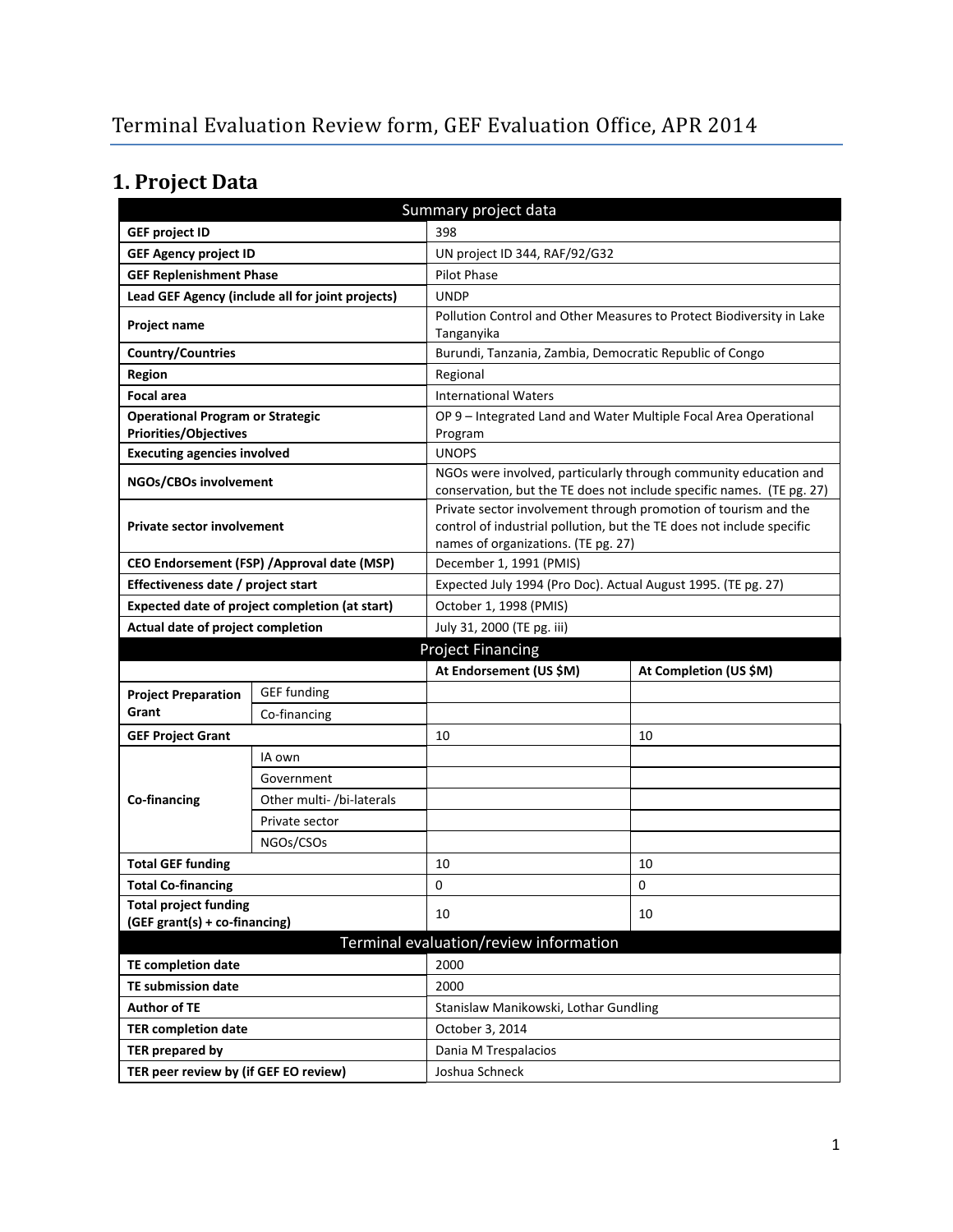| <b>Criteria</b>                                  | <b>Final PIR</b> | <b>IA Terminal</b><br>Evaluation | <b>IA Evaluation</b><br><b>Office Review</b> | <b>GEF EO Review</b> |
|--------------------------------------------------|------------------|----------------------------------|----------------------------------------------|----------------------|
| <b>Project Outcomes</b>                          | N/A              | N/R                              | N/R                                          |                      |
| <b>Sustainability of Outcomes</b>                | N/A              | N/R                              | N/R                                          | MU                   |
| <b>M&amp;E Design</b>                            | N/A              | N/R                              | N/R                                          |                      |
| <b>M&amp;E</b> Implementation                    | N/A              | N/R                              | N/R                                          | HS                   |
| <b>Quality of Implementation</b>                 | N/A              | N/R                              | N/R                                          | MS                   |
| <b>Quality of Execution</b>                      | N/A              | N/R                              | N/R                                          |                      |
| <b>Quality of the Terminal Evaluation Report</b> | ÷                |                                  | N/R                                          |                      |

### **2. Summary of Project Ratings**

### **3. Project Objectives**

3.1 Global Environmental Objectives of the project:

The global environmental objective is to protect the health and biodiversity of the Lake Tanganyika ecosystem. (Project Document pg. 4) lake Tanganyika possesses perhaps the highest biodiversity of any lake on Earth, and it plays an important role in the economies of the four countries that surround it: Burundi, Tanzania, Zaire and Zambia. The lake's biodiversity is threatened by pollution from sediment and nutrients, industrial pollution, and intensive fishing. (Project Document pg. 3)

3.2 Development Objectives of the project:

The Project Document states that the ultimate objective of the project is to demonstrate an effective regional approach to control pollution and prevent the loss of biodiversity of Lake Tanganyika. The development objective would be met by creating the capacity in the four participating countries to manage the lake in a sound and sustainable manner. (Project Document pg. 26) The immediate objectives of this project include investigating the sources and nature of threats to the Lake, developing environmental education programs for stakeholders, establishing a regional framework for cooperation among the four neighboring countries, and developing conservation measures, such as protected areas.

3.3 Were there any **changes** in the Global Environmental Objectives, Development Objectives, or other activities during implementation?

There were **no changes** in the Global Environmental and Development Objectives of this project.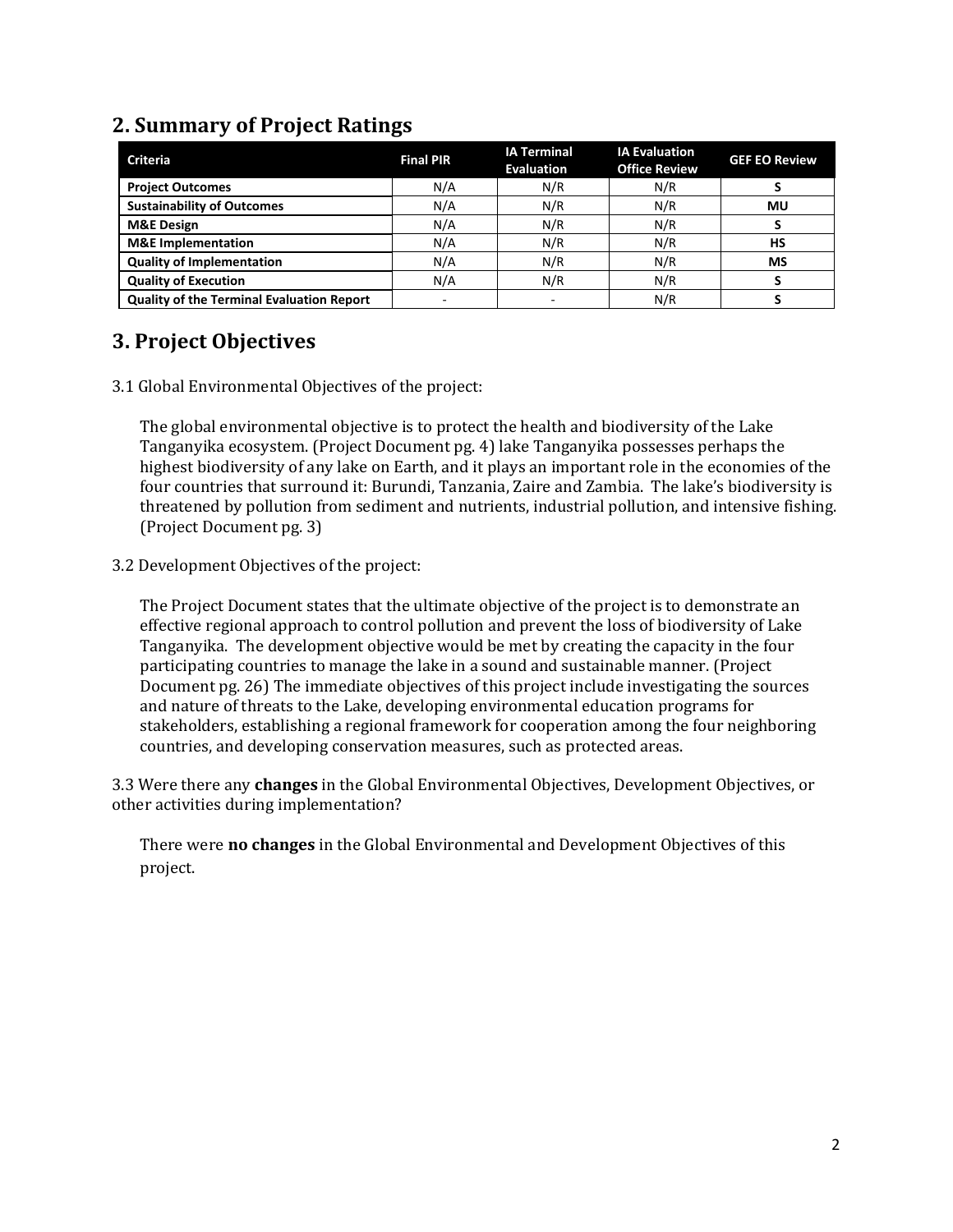### **4. GEF EO assessment of Outcomes and Sustainability**

Please refer to the GEF Terminal Evaluation Review Guidelines for detail on the criteria for ratings.

Relevance can receive either a Satisfactory or Unsatisfactory rating. For Effectiveness and Cost efficiency, a six point rating scale is used (Highly Satisfactory to Highly Unsatisfactory), or Unable to Assess. Sustainability ratings are assessed on a four-point scale: Likely=no or negligible risk; Moderately Likely=low risk; Moderately Unlikely=substantial risks; Unlikely=high risk. In assessing a Sustainability rating please note if, and to what degree, sustainability of project outcomes is threatened by financial, sociopolitical, institutional/governance, or environmental factors.

Please justify ratings in the space below each box.

| 4.1 Relevance | Rating: Satisfactory |
|---------------|----------------------|
|---------------|----------------------|

The project outcomes are consistent with the GEF Focal Area of International Waters and Operational Program 9 for Integrated Land and Water activities. Lake Tanganyika is the largest water reservoir in Africa, with remarkable biodiversity of worldwide interest and importance, including highly diverse endemic biota, geology and sedimentology. Lake Tanganyika faces serious environmental threats. (Project Document pg. 4, 6)

The project outcomes are also consistent with country priorities. The four neighboring countries- Burundi, Congo DR, Zambia, and Tanzania- have no legal framework for the join management of the lake or the conservation of its biodiversity (Project Document pg. 5, 6) However, all four countries depend on the lake for drinking water and fisheries, and stand to gain potential tourism benefits. (Project Document pg. 6) The Project Document lists 21 existing projects in Lake Tanganyika that share potential areas of cooperation with this project, indicating widespread interest in the activities of this project. (Project Document pg. 7-8) Other documentation of growing interest in the welfare of Lake Tanganyika: the University of Burundi has developed research capacity on ecological and pollution aspects of the lake; the University of Zambia's Biology Department is interested in working on the lake; the University of Dar-es-Salaam's Biology Department has begun research on lake fisheries. (Project Document pg. 9)

| 4.2 Effectiveness | Rating: Satisfactory |
|-------------------|----------------------|
|-------------------|----------------------|

Project outcomes are commensurate with the expected outcomes, and adequately address the problems the project was intended to improve The TE lists all of the project objectives and expected outputs and activities, records when and whether each activity was scheduled and executed, and discusses the results and conclusions of the six major objectives explicitly. (TE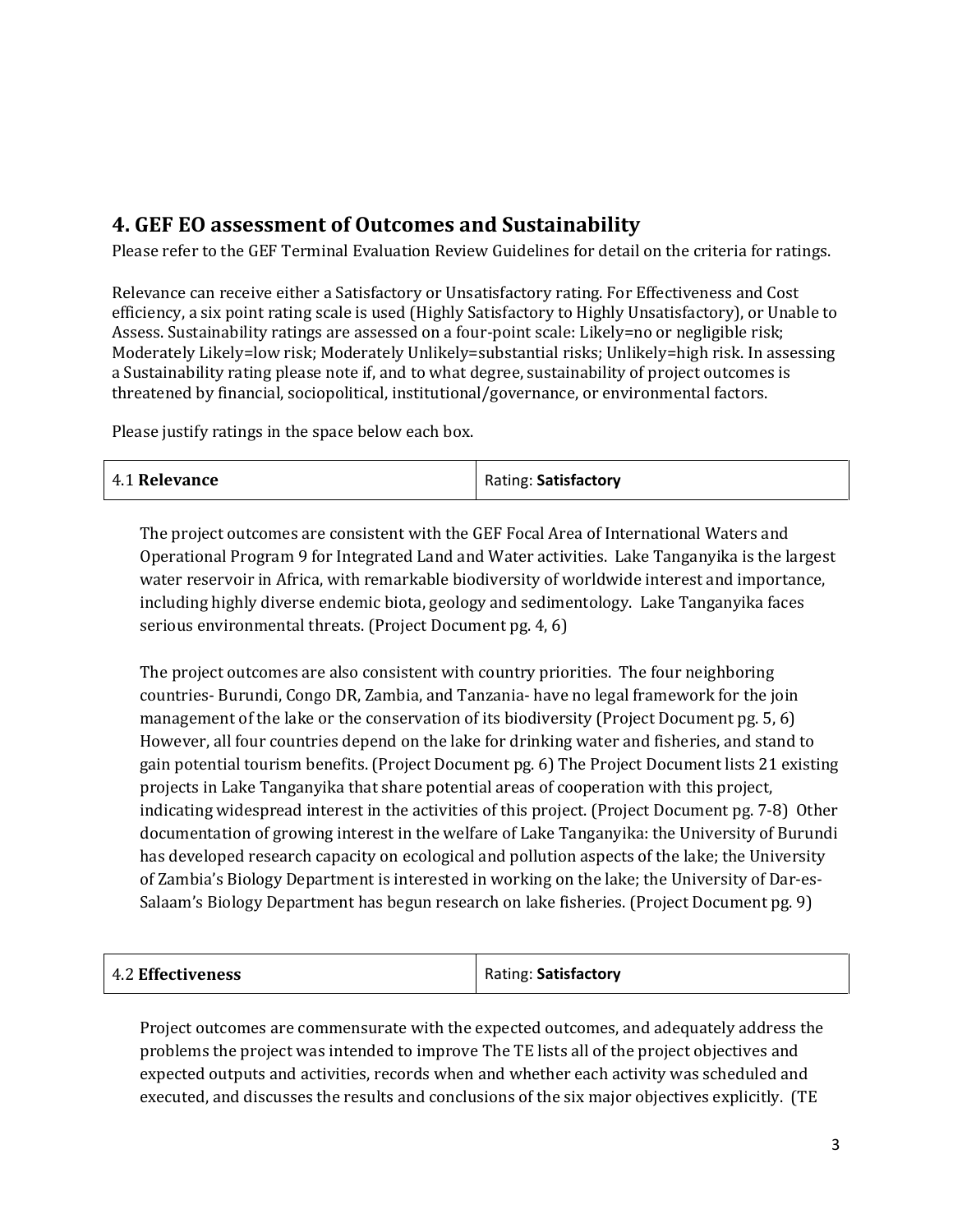pg. 37-85) However, the TE does not provide specific ratings for the objectives, quite possibly because this practice was not standardized during the Pilot Phase of projects.

Immediate objective 1 was to establish a regional long-term management program for pollution control, conservation and maintenance of biodiversity of Lake Tanganyika. Outputs included an Inception Report on Lake Tanganyika's ecosystem, demography and sociopolitical situation, and a Lake Tanganyika Strategic Plan to guide a future management program. The TE reports that both the Inception Report and the Strategic Plan were completed successfully. The Inception Report compiled information about the biodiversity of Lake Tanganyika, the impact of sediment discharge and pollution, the socioeconomics of its inhabitants, and relevant legal and institutional features, and informed the Strategic Action Plan. (TE pg. 39) The Strategic Action Plan was produced in 1996 and approved by all four countries in January 1998. (TE pg. 45) The TE states: "the creation of conditions allowing national ownership of the Strategic Action Program is one of the project's greatest achievements". (TE pg. 8-9)

Out of 25 specific activities prescribed under objective 1, only 2 were not carried out, and 1 activity was begun but not completed. An initial attempt at prioritizing conservation areas in the Lake was not possible, because there was insufficient evidence to justify the designation of some Lake areas as needing more protection than others. (TE pg. 43) Community consultations by NGOs were not carried out because plans for these were "too premature", but local NGOs did participate in the project work plan and maintained close work relationships. (TE pg. 43) Finally, the review of demographic trends and dialogue with lakeshore communities was not completed as scheduled due to instability around the Lake, but it activities were begun in 1999 in Burundi and Congo. (TE pg. 39)

Immediate objective 2 was the formulation of regional framework for cooperative management of the lake environment, including a review of existing laws and regulations, and recommendations for a harmonized framework of environmental legislation. All four activities under this objective were successfully completed. After two years of workshops, the project succeeded in producing a binding Convention that would guide national legislation adjustments in all four countries. (TE pg. 50)

Immediate objective 3 was the establishment of a program of environmental education and training for Lake Tanganyika and its basin, including training for park managers and technical staff, organizing teacher groups in local schools, offering fellowships to students working on the Lake, and producing printed material for communities. The TE notes that the environmental education program was performing well, so far as it was involved in trainings, workshop organization, preparation of work programs, and awareness building in villages. (TE pg. 52) 339 personnel from 49 government institutions participated in these activities, 11 students were sponsored, and many lake stakeholders such as fishermen and farmers participated. (TE pg. 54) However, the environmental education campaigns in Congo and Burundi were begun only in 2000, towards project end. And the TE notes that the effect of the program is still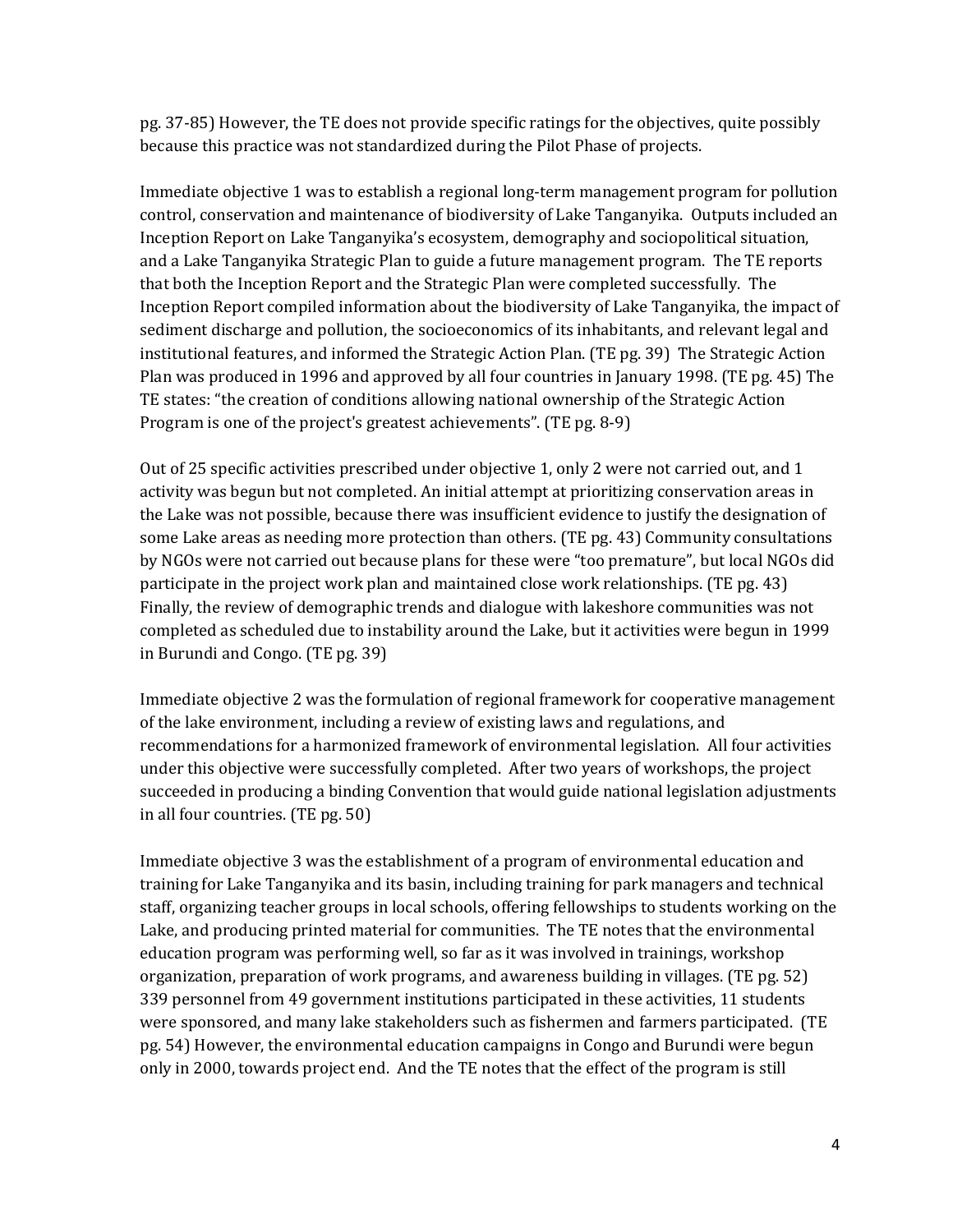unknown. (TE pg. 52) Most importantly, the TE notes that awareness alone is insufficient for improvements in resource management:

"The current agricultural and fishing practices damaging the lake environment cannot be perceived as merely the results of ignorance or absence of environmental awareness. They should be considered as an optimum achieved by a farmer or fisherman given his situation. Change of behavior should be perceived not as an act of good will that will follow an awareness building campaign, but as a result of a decision that will leave him better off. The EE analysis should provide the authorities with managerial options and not only with advice." (TE pg. 53)

Immediate objective 4 was the establishment of tested mechanisms for regional coordination in conservation management of Lake Tanganyika basin, including: installing an effective communication system and organizing regular meetings of the Steering and Technical Committees; and preparing a Lake management system for approval. The project established a complex structure of several operative bodies, including a Regional Steering Committee, four National Steering Committees, a Project Coordination Unit, and National Working Groups. The TE reports that the project installed an effective communication system between the Project Coordination Unit and the four national stations, and that all important technical documents and modifications to the project work plan were analyzed by the Steering Committees. (TE pg. 55) The project organized frequent workshops and common training sessions, which helped to create informal regional links among national institutions and their staff. (TE pg. 55)

Immediate objective 5 was the completion of 'specific studies' that would add to the understanding of the lake and provide the baseline and framework for long-term research and monitoring programs. The topics of these special studies include: the biological consequences of sediment discharge; the consequences of chemical pollution discharge; the consequences of fish exploitation; the structure of biodiversity with an emphasis on proposed protected areas; and examination of other relevant sectors that affect Lake Tanganyika. The TE reports that all of these planned studies were completed successfully, and that many of them yielded important knowledge results with immediate implications for the Strategic Action Plan. (TE pg. 66-80)

Immediate objective 6 was the implementation of the Strategic Action Program. This was one of the most ambitious objectives, and one of the least successful. The project succeeded in implementing 7 out of the 18 specific activities of this objective, including the consolidation of a pollution monitoring program, and the recommendation of new lake reserves. (TE pg. 81- 84) The project did not implement 11 out of 18 specific activities. These included the establishment and implementation of four underwater reserves, and the development of mechanisms to ensure local participation and cooperation. (TE pg. 84-86) The TE explains that these activities were purposefully not implemented by the project:

"Extension of the existing parks to the Lake by creation of underwater reserves would require that hundreds of local fishermen change their practices. The project felt that before recommending to displace people, it should better understand the need for reserve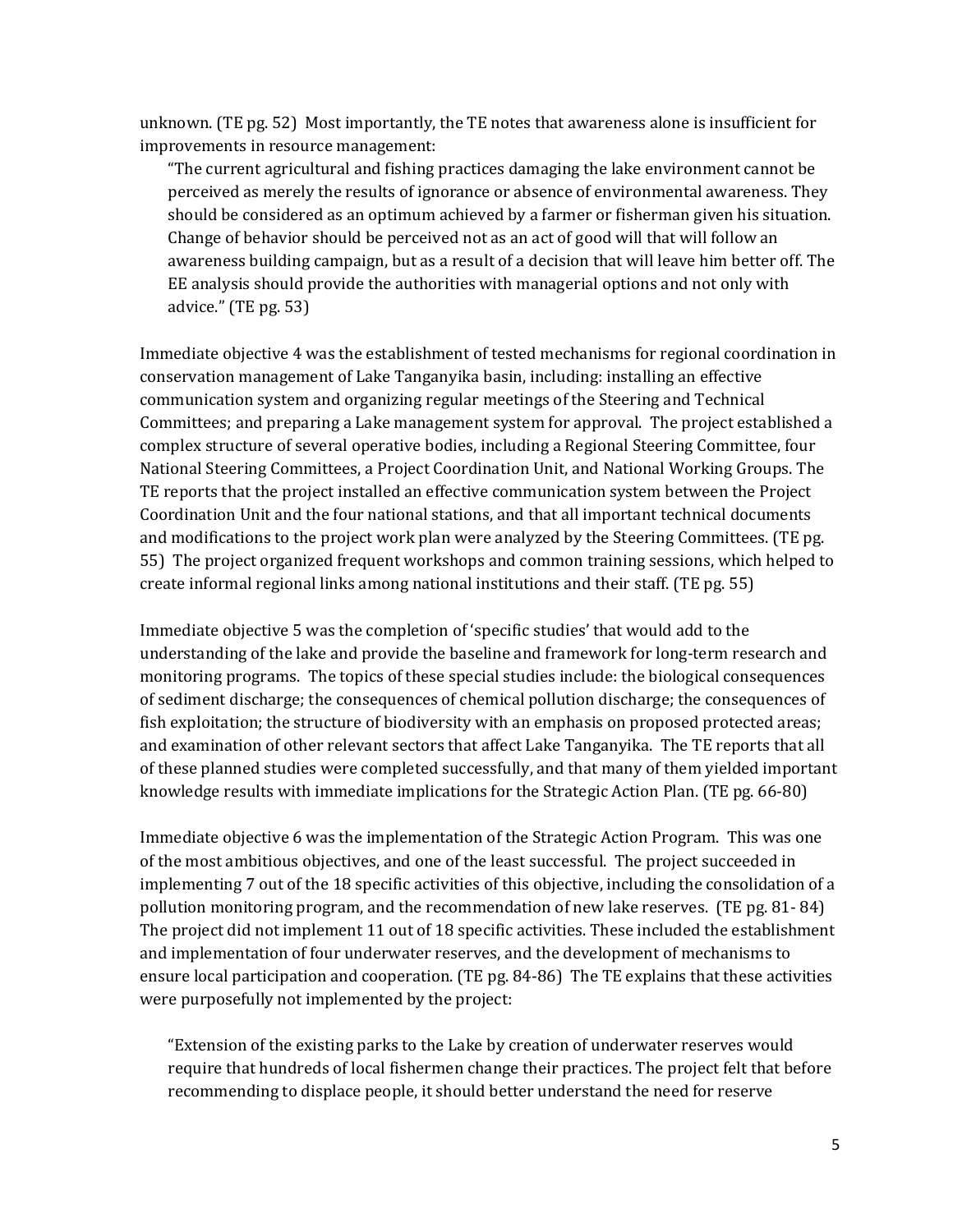creation. Namely it should understand better what habitats the future reserve will include, what species depend on them, and these species unique to the Lake. … it is only now, after this long process of training and surveying that the project may more confidently recommend creation of underwater parks. The final project report will contain these recommendations." (TE Pg. 84-85)

The TE concludes: "two months before project termination, the project realized most assigned activities and is in the process of delivering the attained outputs." (TE pg. 3) Out of more than 80 specific activities, the project did not execute 13. 11 of these activities were purposefully not executed, because information produced in the initial stages of the project made evident that there was not sufficient information to establish and implement protected areas. The TE also mentions that delay in project implementation and insecurity in Congo and Burundi made it impossible to put in practice the programmed regional cooperation and to launch environmental education campaigns in these last two countries. (TE pg. 3)

Despite significant political constraints, difficult working environments, and many challenges, the project successfully implemented the majority of its expected objectives. It successfully established a regional long-term management program for Lake Tanganyika, it formulated a regional framework for cooperative management of the lake in the form of The Convention, and it created regional coordination structures. (TE pg. 21-22) Thus, the project is rated satisfactory.

| 4.3 Efficiency | Rating: Moderately Satisfactory |
|----------------|---------------------------------|
|                |                                 |

The project established an efficient and complex organizational structure that accomplished most of the planned objectives by project end. The project's budget remained steady at \$10 million USD, despite a project delay of more than a year due to difficult political and environmental challenges. There were delays in project implementation, due to a shortage of qualified national staff, initial low country ownership and engagement, and civil unrest. (TE pg. iii, 2, 43) The Strategic Action Plan was lacking an evaluation of its cost effectiveness and an assessment of acceptability by stakeholders, which was noted during the terminal evaluation as a project shortfall. (TE pg. 47) Neither the project nor the terminal evaluation include an assessment of cost-effectiveness. With the information available, it may be concluded that project efficiency had moderate shortcomings that in part caused significant project delays, and thus is rated moderately satisfactory.

| 4.4 Sustainability | Rating: Moderately Unlikely |
|--------------------|-----------------------------|
|--------------------|-----------------------------|

The TE concludes that project's effort will likely be continued well after its end, because the project "did the most to assure the national and regional ownership of its products. (TE pg. 19) The project trained national staff, equipped national laboratories for lake monitoring, and aligned national technicians and decision makers to prepare the Strategic Action Program and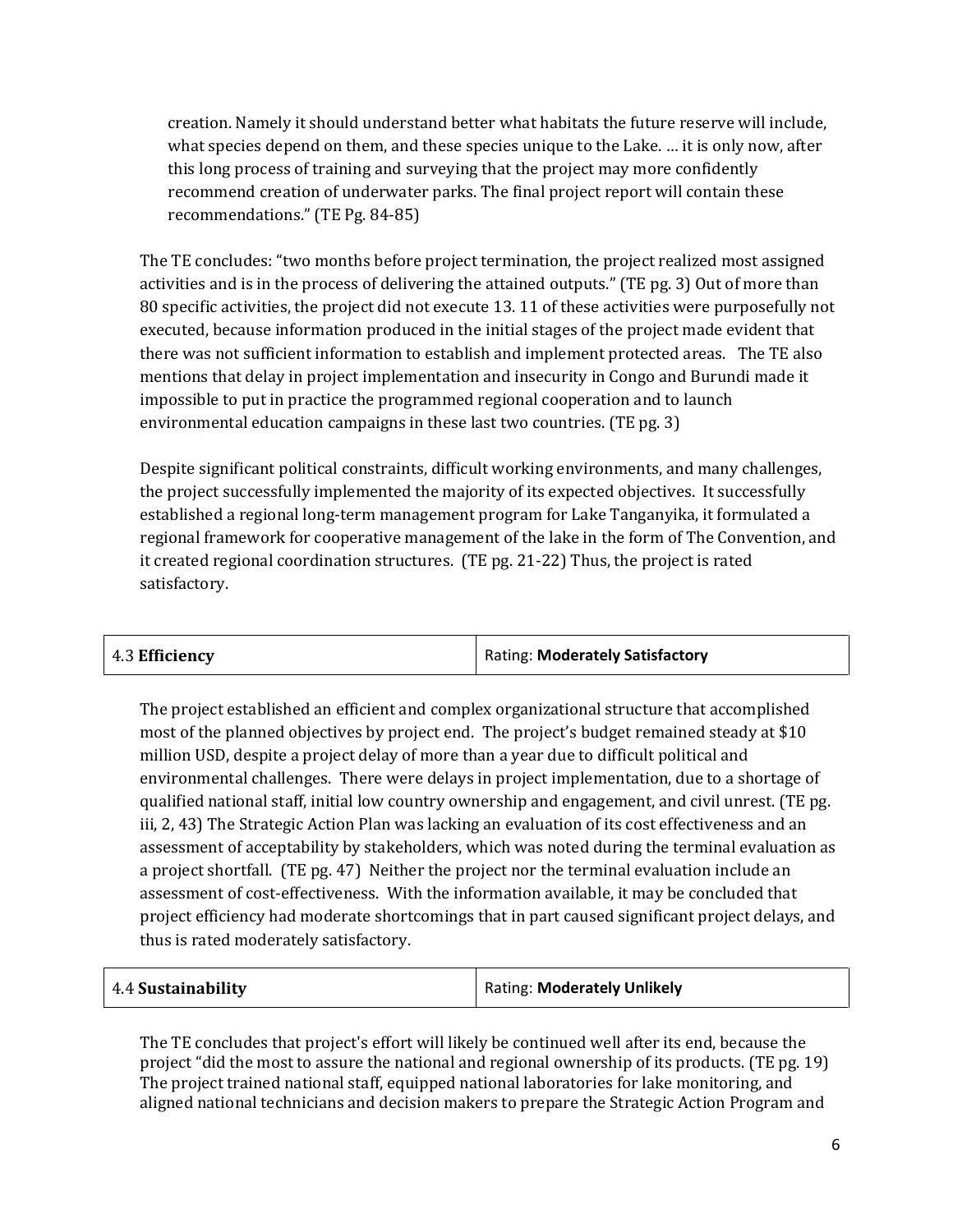Convention. The achievements of the project are significant. However, the sustainability of these achievements faces significant risks.

**Environmental Risks – Moderately Unlikely** The Lake continues to be under increasing severe pressure. Overpopulation, increasing deforestation and land degradation from unsustainable agricultural practices cause increased eutrophication and sedimentation of the Lake.

**Financial Risks – Unable to Assess** The TE does not discuss financial resources that may be available to continue the activities of this project.

**Institutional Risks – Moderately Likely** There is still much work to be done to ensure the continued implementation of project results. The TE lists necessary steps that must be taken to ensure the implementation of the management plan: endorsement of the priorities by the government; incorporation of the Plan into the national development and investment programs; and preparation of specific implementation proposals and investment projects. (TE pg. 9) The cooperative activities established between government authorities, scientists, stakeholders, NGOs and the private sector are expected to continue under the framework of a regionally cooperating organization. (TE pg. 27) The TE also notes that the participating countries must preserve the vast information accumulated by the project and continue the research and implementation structures animated by the project, lest the momentum and the staff be lost. (TE pg. 56) The project's legal and institutional baseline study concluded that the existing legislation relevant to sustainable management of the Lake is obsolete or incomplete. (TE pg. 40

**Socio-Political Risks – Moderately Unlikely** All four countries face significant challenges that might delay or deter project continuity. (TE pg. 9)) Political and military instability of the region bring thousands of refugees that depend on the Lake and the shore lands resources. (TE pg. 24) Burundi and DR Congo both suffer periodically from political and military conflicts, their Lake populations practice unsustainable agricultural practices, and there is little to no community involvement in Lake conservation. (TE pg. 40) Tanzania and Zambia are both politically stable states with some degree of community organization and development programs, and some degree of protected area management, but the local populations in both of these countries are still not actively involved in conservation (TE pg. 39-40) the populations living around the Lake frequently ignore the harm they are doing to the land and indirectly to the Lake by inappropriate agricultural practices. (TE pg. 24)

In its conclusions, the TE recounts that the project's results were achieved in very precarious security conditions, in very poor countries, in a situation of uncertainty and strong competition for extremely limited governmental resources. The TE states that "the project itself did not propose a detailed program to achieve material self-sustainability of the Lake protection programs, but it indicated the ways to achieve it". (TE pg. 19)

There are significant risks that will affect the likelihood of continuation of project benefits after project completion, including lack of financial resources, socio-political instability, lack of institutional capacity, and severe environmental pressures. Although it is very possible that the Strategic Action Program and the Convention will guide management and legislative actions for Lake conservation in the future, there are many potential risks to this. Thus the sustainability of this project is rated as moderately unlikely.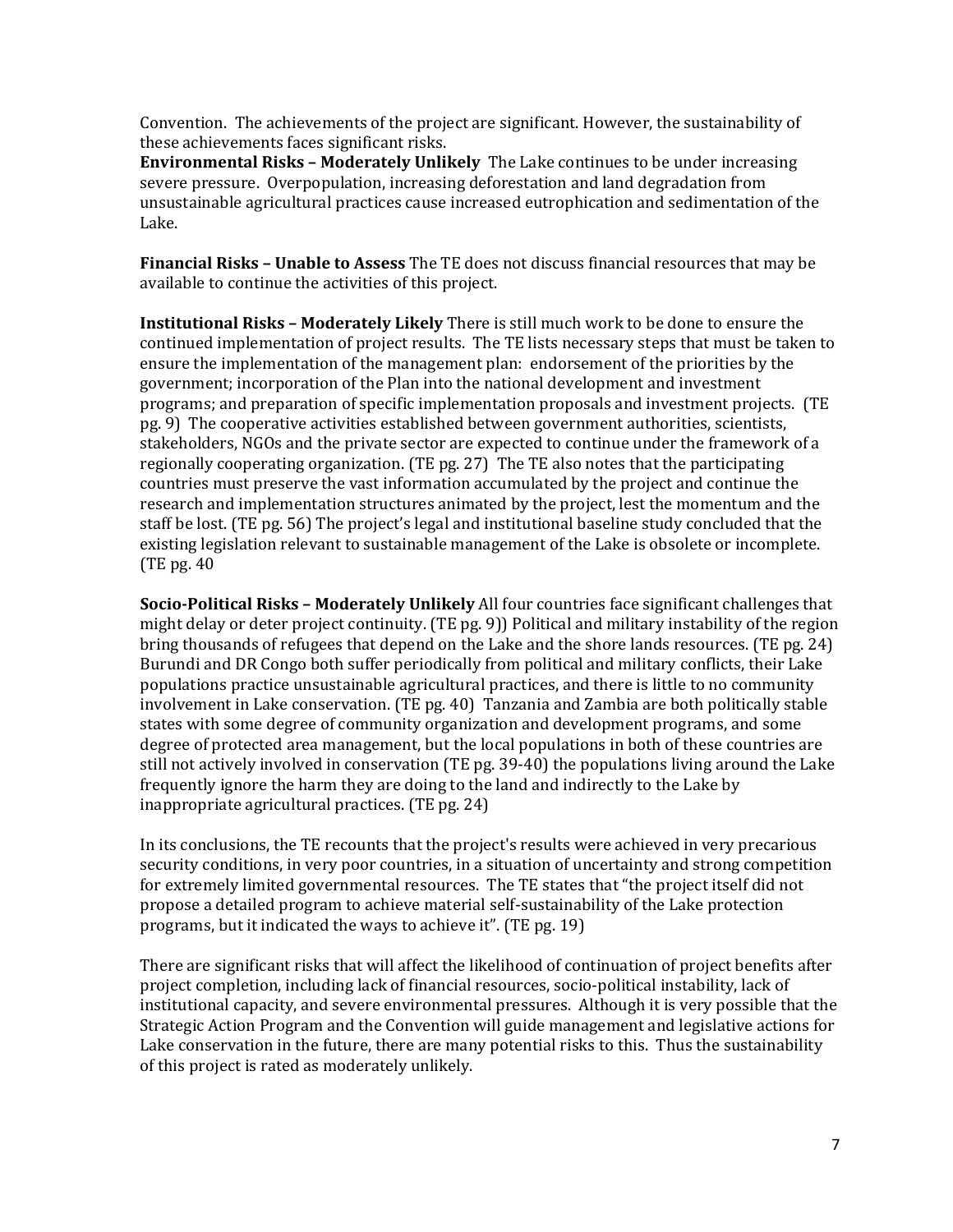#### **5. Processes and factors affecting attainment of project outcomes**

5.1 Co-financing. To what extent was the reported co-financing essential to the achievement of GEF objectives? If there was a difference in the level of expected co-financing and actual co-financing, then what were the reasons for it? Did the extent of materialization of co-financing affect project's outcomes and/or sustainability? If so, in what ways and through what causal linkages?

This project is fully funded by the GEF, and does not involve any co-financing.

5.2 Project extensions and/or delays. If there were delays in project implementation and completion, then what were the reasons for it? Did the delay affect the project's outcomes and/or sustainability? If so, in what ways and through what causal linkages?

There were significant delays in project implementation and completion. Execution of the whole program was disturbed by civil unrest in Burundi and DR Congo and, in consequence, by limited access to the lakeshore areas. (TE pg. iv) The TE also mentions a lack of specifics in the Project Document in the criteria for staff choice and evaluation. (TE pg. 38) As a result, the project end date was extended from October 1998 to July 2000. Although the project was significantly delayed, it seems most were eventually completed by project end.

5.3 Country ownership. Assess the extent to which country ownership has affected project outcomes and sustainability? Describe the ways in which it affected outcomes and sustainability, highlighting the causal links:

The TE reports that there was little country ownership at the start of the project, because the participating country governments were not fully aware of the project's objectives and working program. (TE pg. 6) In response, the Project Management began to build awareness among the host governments about the Lake's environmental problems and the role of the project. (TE pg. 6) Country ownership increased during project implementation, particularly when the project launched national discussions about the Strategic Action Plan and the Convention.

As country ownership increased, governments supported the project by sending their administrative staff to participate in project meetings, technical personnel for realization of the project work plan, and providing laboratory facilities and offices. (TE pg. 5) The government's project perception considerably improved after an Inception Workshop in March 1996. The workshop's quality and the sense of ownership developed by the member countries created a momentum that helped launch and execute most of the project's program. (TE pg. iii) The project's National Steering Committee and National Working Groups also promoted national participation, although both had a lack of continuity in their working programs. (TE pg. 4)

The TE reports that, in spite of the prevailing insecurity conditions and conflicts between the riparian states, representatives of all four countries worked well together in a spirit of collaboration and harmonization to achieve project objectives. Technicians, resource managers and policy makers from all four countries participated in technical workshops and worked together in regional TDA, SAP and Convention meetings. (TE pg. iv, 5)

The TE concludes that governments' involvement in the project was characterized by "a steady increase in sharing the project's goals, and contributing to realization of the project's objectives." (TE pg. 5) As a result, the four riparian countries designed new and unprecedented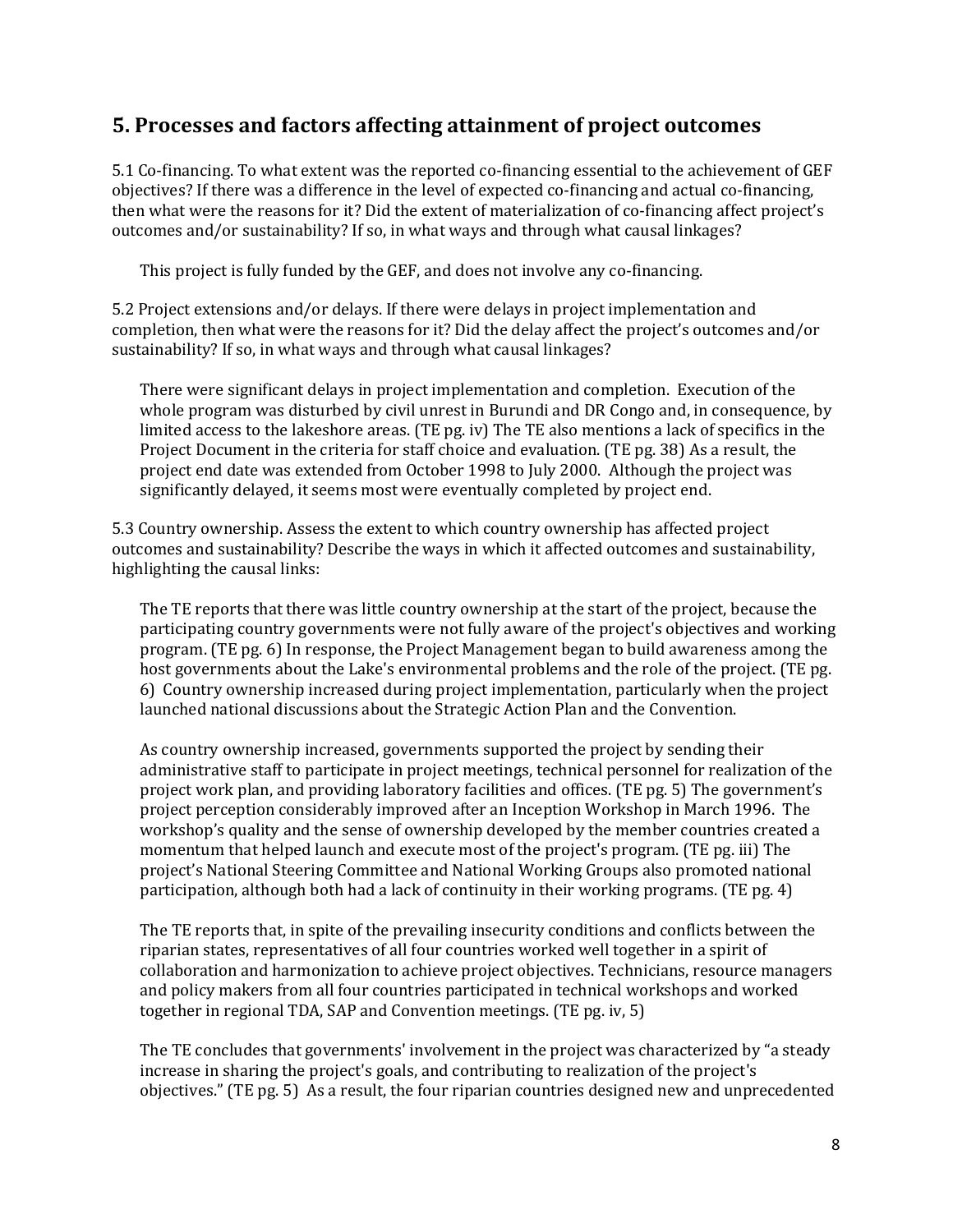regional working programs and common legislative instruments designated to the Lake protection. (TE pg. 6)

Thus, sustained country ownership significantly affected project outcomes, by mobilizing resources and enabling the conditions for the project's success.

### **6. Assessment of project's Monitoring and Evaluation system**

Ratings are assessed on a six point scale: Highly Satisfactory=no shortcomings in this M&E component; Satisfactory=minor shortcomings in this M&E component; Moderately Satisfactory=moderate shortcomings in this M&E component; Moderately Unsatisfactory=significant shortcomings in this M&E component; Unsatisfactory=major shortcomings in this M&E component; Highly Unsatisfactory=there were no project M&E systems.

Please justify ratings in the space below each box.

| 6.1 M&E Design at entry | Rating: Satisfactory |
|-------------------------|----------------------|
|-------------------------|----------------------|

The Project Document prescribes a very thorough and exhaustive monitoring and evaluation process. (Project Document pg. 39) Monitoring and evaluation activities include:

- an annual Tripartite review, conducted jointly by representatives of the governments, executive agency, and UNDP;
- a Project Performance Evaluation Report, prepared and submitted by the Project Coordinator during the Tripartite Reviews;
- the project's Technical Committee would review the project's technical progress with the National Working Group 3 times during the first year, every 6 months thereafter;
- an independent GEF/UNDP Supervision Mission that would review overall management progress and the achievement of targets 3 times during the first year, every 6 months thereafter;
- a major review of the project every 12 months;
- a project evaluation every 26 months, and four months prior to scheduled termination; and
- a project terminal report.

The Project Document includes a detailed budget that allocates \$70,000 during the life of the project to monitoring and evaluation activities. (Project Document pg. 42) The Project Document prescribes a monitoring and evaluation process that includes specific targets. However, specific indicators for each of the expected outcomes are not prescribed.

Monitoring and evaluation design at project entry is rated satisfactory.

| 6.2 M&E Implementation | Rating: Highly Satisfactory |
|------------------------|-----------------------------|
|                        |                             |

From the documents consulted by the TE in Annex III, it may be observed that the project completed *at least* the following monitoring and evaluation activities:

- 13 progress reports (TE pg. 33)
- 2 Tripartite Reviews (TE pg. 33)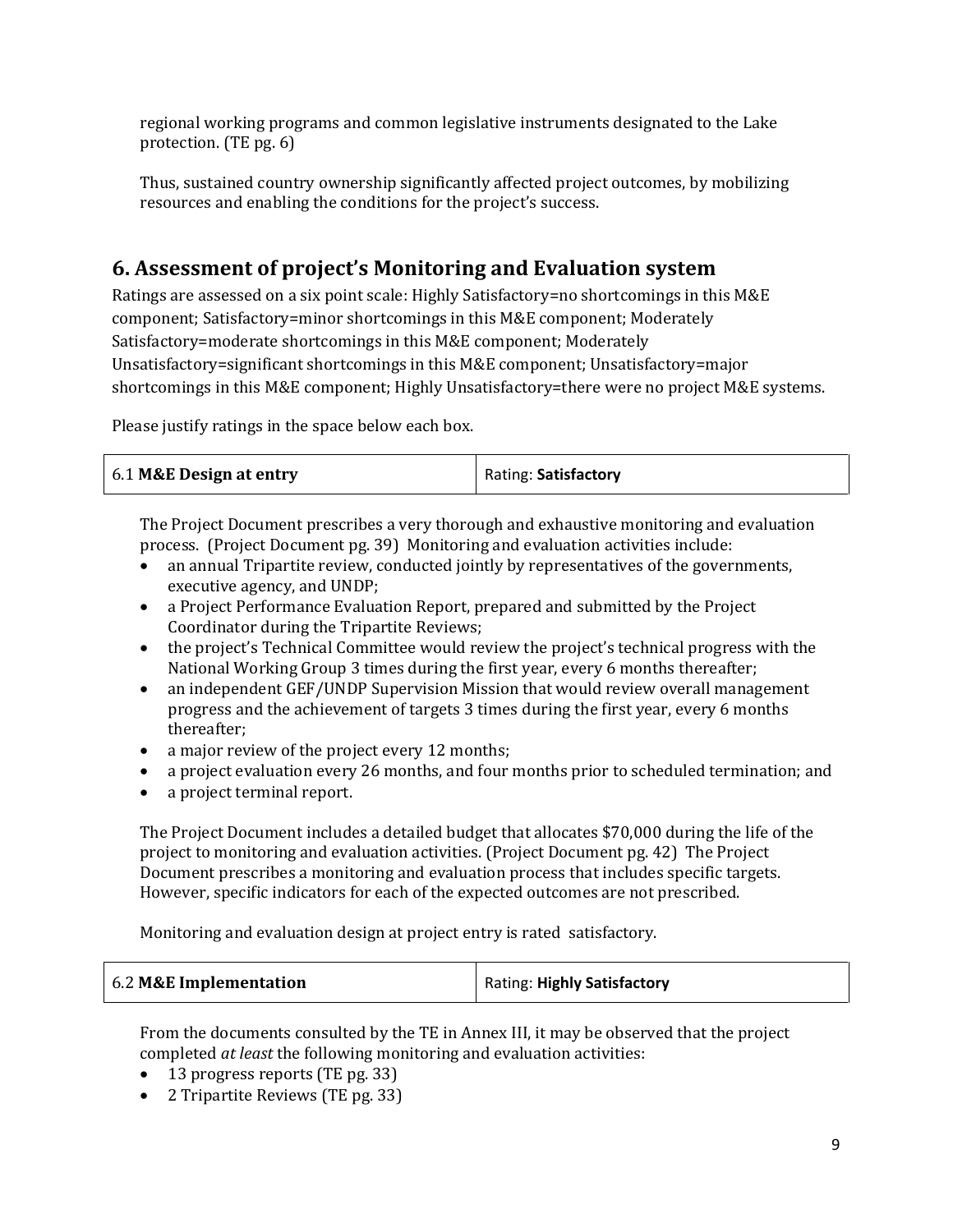- Midterm Evaluation Report (1998) (TE pg. 27)
- 2 Project Implementation Reviews (PIR, 1998, 1999) (TE pg. 29)
- 3 Project Performance Evaluation Report (1996, 1997) (TE pg. 35)

According to the TE, the project program monitoring was assured by UNOPS. The UNOPS was strongly supportive of the project, helping to overcome activities implementation difficulties, and clarify national involvement. It kept the project informed about progress in administrative arrangements. (TE pg. 3-4) After of the two Tripartite reviews introduced new and constructive elements into the project's program execution. (TE pg.4) The first Tripartite Review recommended the creation in each country of a National Steering Committee, which was subsequently implemented, in addition to the Regional Steering Committee. Each of the six meetings of the Regional Steering Committee played an important role in evaluation of the project results, proposals, and validation of the work programs. (TE pg. 4)

The TE concludes that the management, monitoring and backstopping were helpful, supportive and important in implementation of project activities. (TE pg. 4) Therefore, the implementation of monitoring and evaluation is rated highly satisfactory.

#### **7. Assessment of project implementation and execution**

Quality of Implementation includes the quality of project design, as well as the quality of supervision and assistance provided by implementing agency(s) to execution agencies throughout project implementation. Quality of Execution covers the effectiveness of the executing agency(s) in performing its roles and responsibilities. In both instances, the focus is upon factors that are largely within the control of the respective implementing and executing agency(s). A six point rating scale is used (Highly Satisfactory to Highly Unsatisfactory), or Unable to Assess.

Please justify ratings in the space below each box.

| 7.1 Quality of Project Implementation | Rating: Moderately Satisfactory |
|---------------------------------------|---------------------------------|
|                                       |                                 |

This project was implemented by the UNDP, together with the United Nations Office for Project Services (UNOPS). The TE reports that the UNDP/GEF helped the project in solving technical and organizational issues, and that the UNDP Offices of Burundi, Tanzania and Zambia attentively followed the project's progress, advised the project staff, and contributed to the Regional Steering Committee and Tripartite Review decisions. (TE pg. iii, 5-6)

However, the TE generally reports a less than satisfactory performance in project implementation. The project's implementation was delayed due to: a slow process of identification of key national institutions to be involved in the project's execution; a shortage of qualified national technical staff in the Lake shore stations; a low awareness of the project activities and the importance of the conservation of Lake Tanganyika; and civil unrest, particularly in Burundi and DR Congo. (TE pg. iii, 2, 43) The TE also mentions that a lack of specifics in the Project Document about the criteria of staff choice and evaluation caused project implementation delays. (TE pg. 38)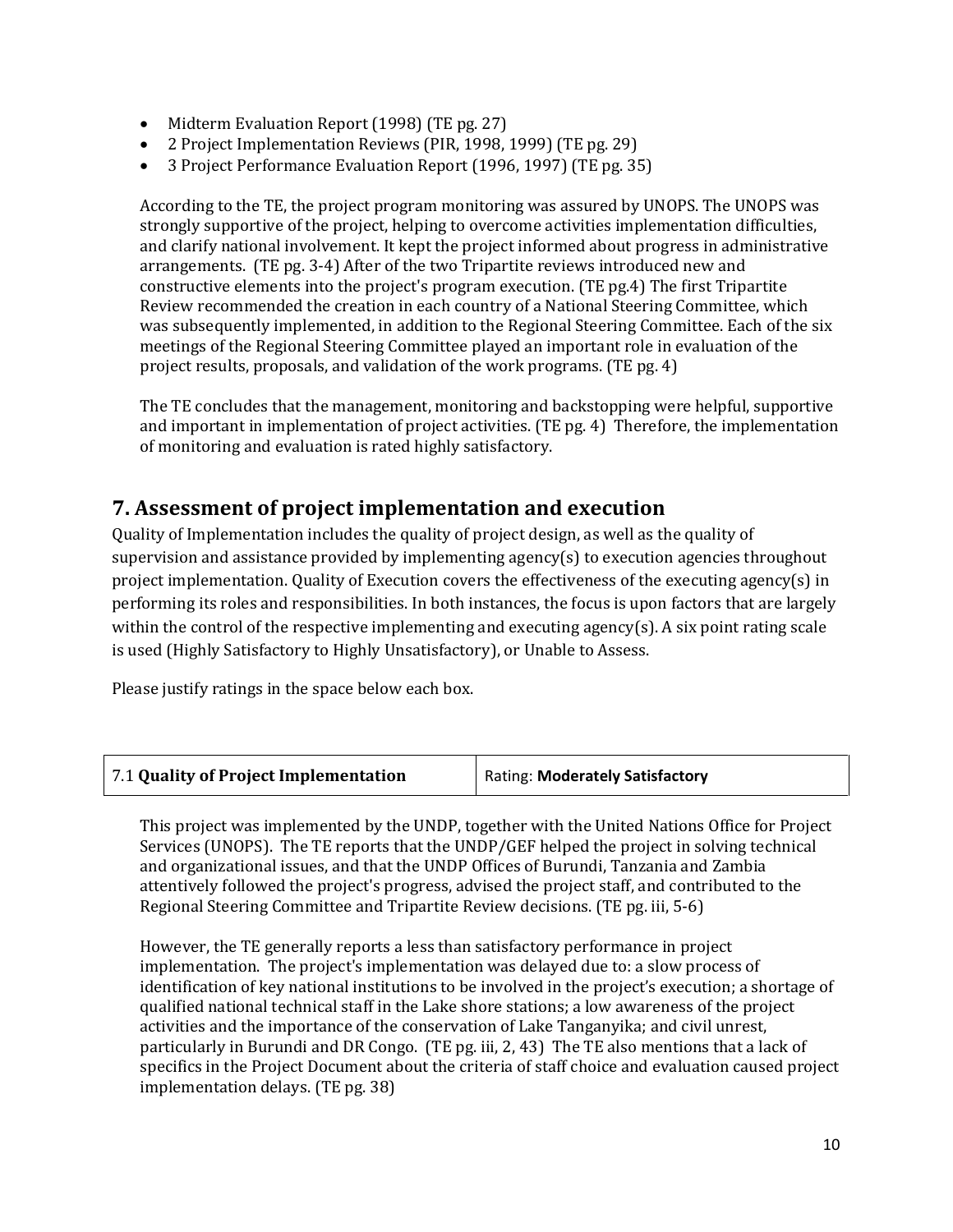The project implementation responded to the lack of knowledge and awareness on the part of national entities regarding the importance of lake conservation. By mid-project, country ownership had increased, and as a result project implementation improved. However, the implementing agency could have foreseen the importance of local support, and could have begun an awareness campaign from the start of activities. As a result of project delays, the project ended two years after its expected completion date. Thus the quality of project implementation is rated as moderately satisfactory.

| 7.2 Quality of Project Execution | Rating: Satisfactory |
|----------------------------------|----------------------|
|----------------------------------|----------------------|

The project was executed by a consortium of consulting firms led by the Natural Resources Institute. (TE pg. 27) The NRI implemented a complex project structure, composed of financing and implementation bodies, a Regional Steering Committee, a Project Coordination Unit, a National Steering Committees, and National Working Groups. (TE pg. 56) NGOs were involved in community education and conservation, and the private sector was involved in the promotion of tourism and the control of industrial pollution (TE pg. 27) In addition, the following groups were part of the NRI consortium: the Pollution Studies Centre in Burundi, the Limnological Centre in Tanzania, the Education and Training Centre in Zaire, and the Biodiversity Studies Centre in Zambia. (TE pg. iv)

The TE reports that the NRI provided experienced and dedicated staff and competent consultants to project execution. (TE pg. iv) The financial management of the project was localized in the NRI Consortium, and was separate from the Project Management unit, which alleviated the Project Coordination Unit from everyday administrative tasks and allowed staff to focus on technical issues. (TE pg. 3) It is notable that, despite the delay in project completion, there were no additional funds required to achieve most of the original objectives.

It seems that the project structure implemented by the project was useful beyond the completion of the project, since the main organizational bodies became permanent institutions. The Regional Steering Committee became the Conference of the Parties, and the Project Coordination Unit and the four field stations became the Lake Tanganyika Authority with its Management Committee and Secretariat. (TE pg. 62)

The TE states that the success of the project is largely related to the involvement of national institutions in planning of outputs and realization of activities. The project encouraged this involvement by creating national partner structures such as the National Steering Committees and the National Working Groups. (TE pg. 62) Thus the project was able to secure country ownership and stakeholder participation, increasing the likelihood of the project's success and sustainability over time.

The TE notes that the project management successfully responded to a changing and difficult environment. After identifying low government and stakeholder involvement, the project succeeded in building awareness about Lake's environmental problems, and increasing local participation and government buy in. By project the end, the four riparian countries joined the project in designing new and unprecedented regional working programs and common legislative instruments designated to the Lake protection. (TE pg. 6) Political instability in the region and lack of access to almost half of the project sites required "many ad hoc arrangements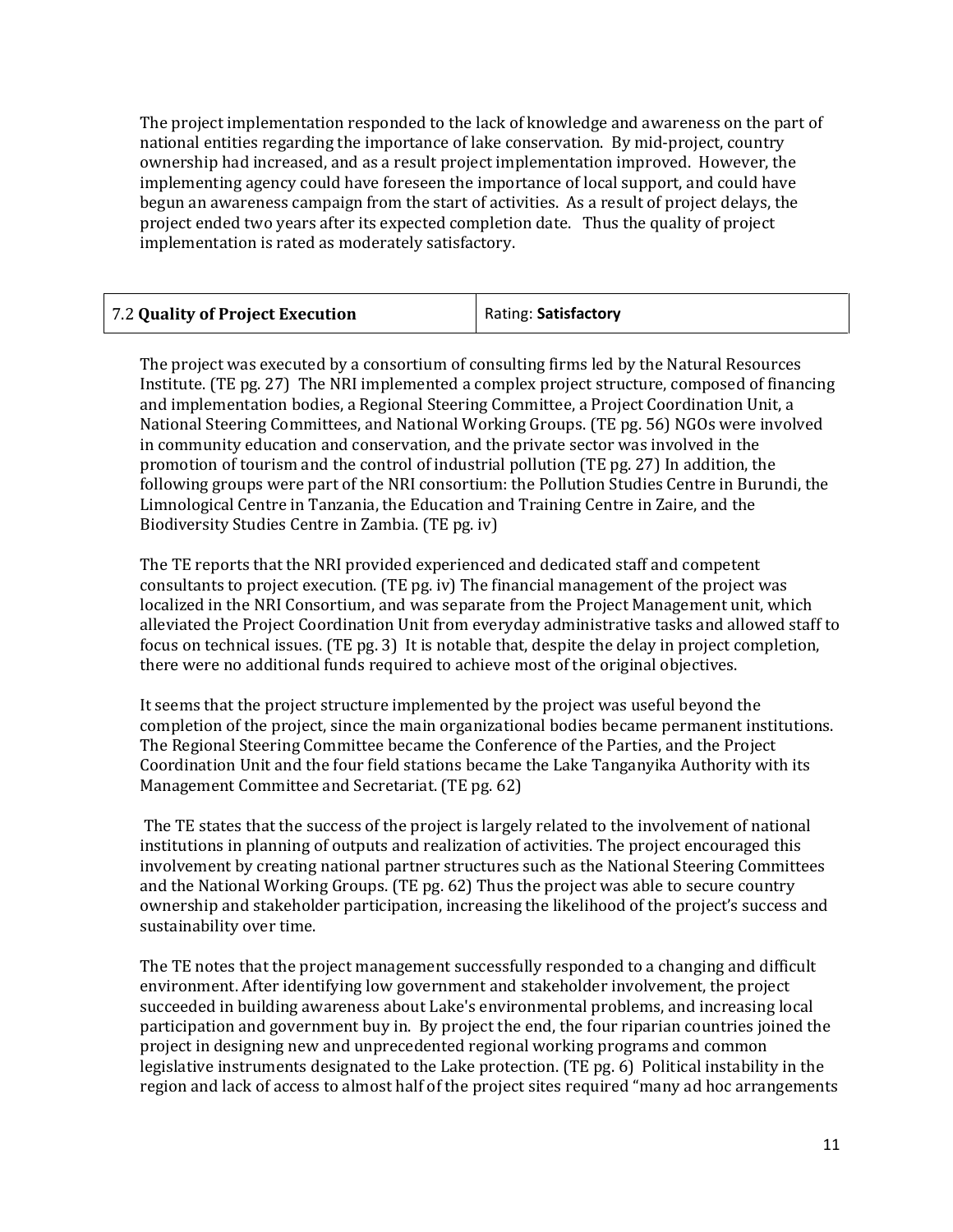and endurance in pursuit of objectives". (TE pg. 6) The civil unrest in Burundi and DR Congo considerably delayed execution of planned field activities. (TE pg. 2)

The TE concludes that, despite "remarkable obstacles" and "adverse conditions", the project succeeded in achieving many of its objectives, including the Transboundary Diagnostic Analysis, the Strategic Action Program, and drafted the Convention on the sustainable management of the Lake. (TE pg. iv, 6)

Project execution succeeded in achieving most of the project objectives, progressively adapted to changing conditions, successfully adhered to the monitoring and evaluation plan, and demonstrated minor shortcomings despite significant political and environmental challenges, and thus is rated satisfactory.

### **8. Assessment of Project Impacts**

*Note - In instances where information on any impact related topic is not provided in the terminal evaluations, the reviewer should indicate in the relevant sections below that this is indeed the case and identify the information gaps. When providing information on topics related to impact, please cite the page number of the terminal evaluation from where the information is sourced.* 

8.1 Environmental Change. Describe the changes in environmental stress and environmental status that occurred by the end of the project. Include both quantitative and qualitative changes documented, sources of information for these changes, and how project activities contributed to or hindered these changes. Also include how contextual factors have contributed to or hindered these changes.

The TE does not document any changes in environmental stress or environmental status as a result of this project. The project produced necessary information regarding the ecological and socio-economic conditions of Lake Tanganyika, and built the capacity for regional sustainable management of the Lake. But management plans have yet to be implemented.

8.2 Socioeconomic change. Describe any changes in human well-being (income, education, health, community relationships, etc.) that occurred by the end of the project. Include both quantitative and qualitative changes documented, sources of information for these changes, and how project activities contributed to or hindered these changes. Also include how contextual factors have contributed to or hindered these changes.

The project increased local environmental knowledge regarding the Lake's resources and threats, and trained many technicians on lake ecological reconnaissance. But the TE does not provide any evidence of changes in human well-being as a result of this project. It is possible that the capacity building results of the project may result in human well-being in the future, but there is no evidence of this occurring by project end.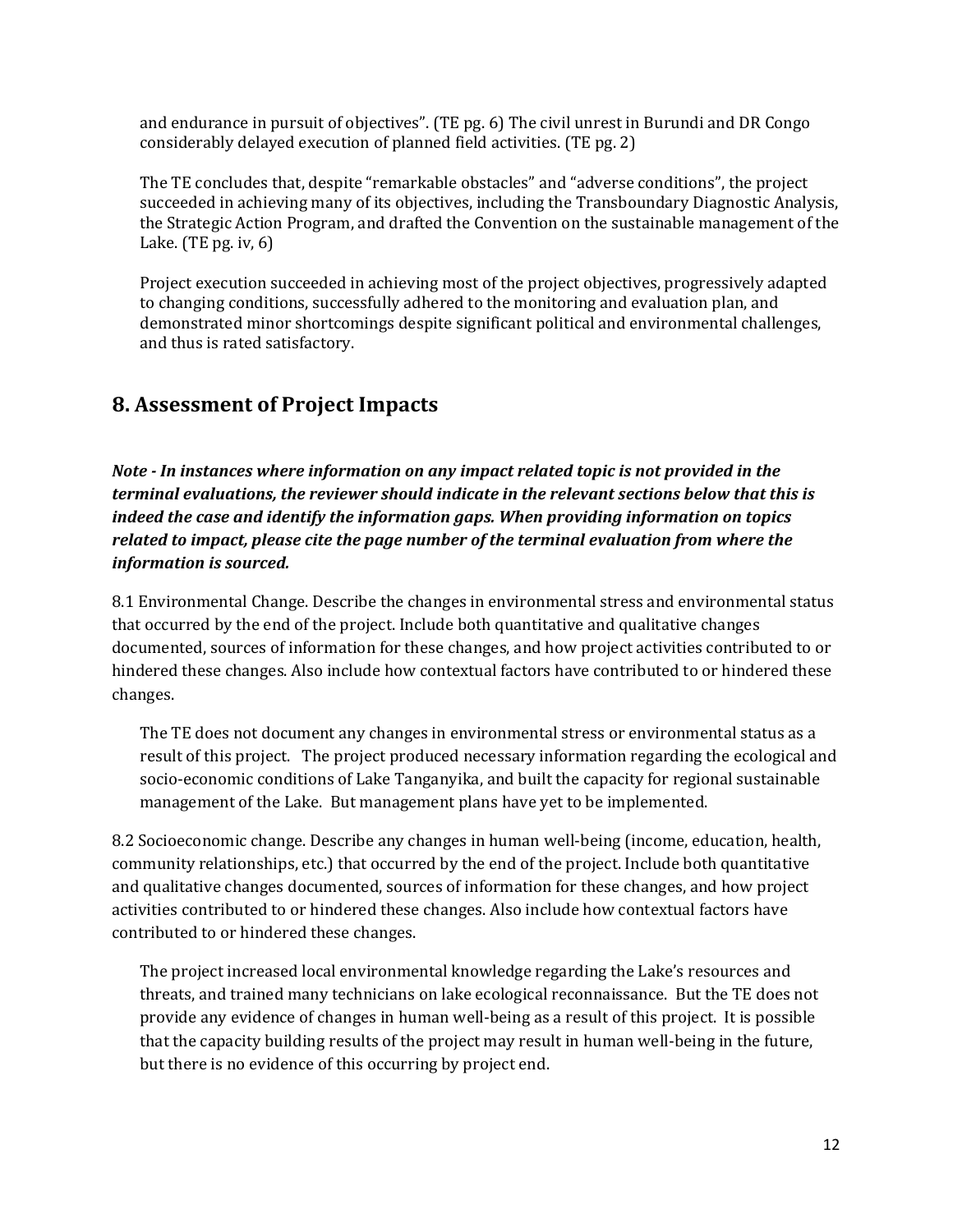8.3 Capacity and governance changes. Describe notable changes in capacities and governance that can lead to large-scale action (both mass and legislative) bringing about positive environmental change. "Capacities" include awareness, knowledge, skills, infrastructure, and environmental monitoring systems, among others. "Governance" refers to decision-making processes, structures and systems, including access to and use of information, and thus would include laws, administrative bodies, trust-building and conflict resolution processes, information-sharing systems, etc. Indicate how project activities contributed to/hindered these changes, as well as how contextual factors have influenced these changes.

#### a) Changes in capacities:

- Compilation of information about the biodiversity of Lake Tanganyika; the impact of sediment discharge; pollution and its effects on biodiversity; social and economics aspects of the basin inhabitants; and legal and institutional features. These documents are exhaustive, extremely well presented and very instructive. (TE pg. 39)
- The project assessed capabilities of the host countries' institutions and the staff that may be important for the work program and interested in the project. (TE pg. 38)
- Inception Workshop held in Dar es Salaam in March 25 to 28, 1996, attended by about 50 delegates from the region, UNDP, GEF, UNOPS, PCU and NGOs. The workshop contributed to: the creation of a common understanding of the Lake Problem by the participants; liaisons among the stakeholders, attendees and the project management; design of an indicative work plan for special studies; and creation of a sense of ownership of the program on the part of country delegates. The Inception Workshop resulted in the Inception Report that was assessed and adopted by the Regional Steering Committee. (TE pg. 41)
- Various workshops identified main biodiversity problems, their causes, and potential management actions and priorities. The national workshops respected a common analytical approach that helped develop a coherent regional program. (TE pg. 46)
- The first detailed sedimentation study of Lake Tanganyika was conducted, which proved that sedimentation is the primary risk to Lake biodiversity. (TE pg. 67)
- The project developed a pollution database that will be finalized in June and contribute to the Strategic Action Program. (TE pg. 68-69)
- Twenty-four technicians and researchers from universities, fisheries departments, national parks and other institutions were trained to dive and identify fish and mollusk species. (TE pg. 85)

b) Governance- laws, administrative bodies, trust-building and conflict resolution processes

- The Strategic Action Plan for Lake Tanganyika management was approved by all four countries in January 1998, in a Regional Steering Committee meeting. (TE pg. 45) The management objectives situated within the overall biodiversity conservation goal were defined in a Transboundary Diagnostic Analysis (TDA). The TDA was used to set priorities for actions to address in the SAP. The four countries developed a common analytical approach helping bring together national conclusions into a regional framework. (TE pg. 46)
- Series of workshops held between February 1998 and May 2000 produced a binding Convention that will serve as a framework for national legislation adjustments. (TE pg. 49- 50)
- Permanent governance institutions were created and remained after project completion. The Regional Steering Committee became the Conference of the Parties, and the Project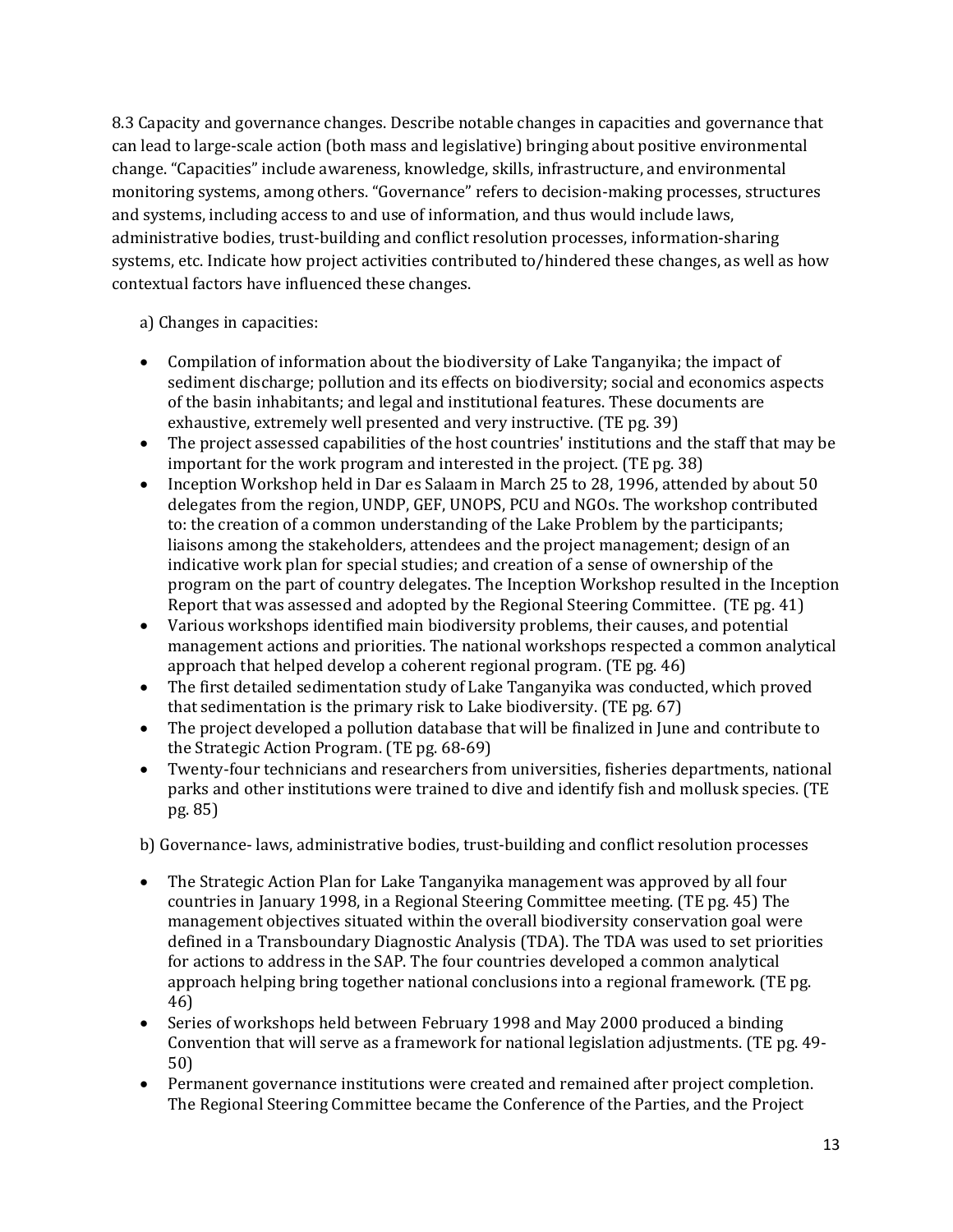Coordination Unit and the four field stations became the Lake Tanganyika Authority with its Management Committee and Secretariat. (TE pg. 62)

8.4 Unintended impacts. Describe any impacts not targeted by the project, whether positive or negative, affecting either ecological or social aspects. Indicate the factors that contributed to these unintended impacts occurring.

The TE does not record any unintended impacts in this project.

8.5 Adoption of GEF initiatives at scale. Identify any initiatives (e.g. technologies, approaches, financing instruments, implementing bodies, legal frameworks, information systems) that have been mainstreamed, replicated and/or scaled up by government and other stakeholders by project end. Include the extent to which this broader adoption has taken place, e.g. if plans and resources have been established but no actual adoption has taken place, or if market change and large-scale environmental benefits have begun to occur. Indicate how project activities and other contextual factors contributed to these taking place. If broader adoption has not taken place as expected, indicate which factors (both project-related and contextual) have hindered this from happening.

The following are project activities that have been mainstreamed throughout all four project member countries. Broader adoption has been established.

- The Strategic Action Plan for Lake Tanganyika management was approved by all four countries in January 1998, in a Regional Steering Committee meeting. (TE pg. 45) The management objectives situated within the overall biodiversity conservation goal were defined in a Transboundary Diagnostic Analysis (TDA). The TDA was used to set priorities for actions to address in the SAP. The four countries developed a common analytical approach helping bring together national conclusions into a regional framework. (TE pg. 46)
- Series of workshops held between February 1998 and May 2000 produced a binding Convention that will serve as a framework for national legislation adjustments. (TE pg. 49- 50)
- Permanent governance institutions were created and remained after project completion. The Regional Steering Committee became the Conference of the Parties, and the Project Coordination Unit and the four field stations became the Lake Tanganyika Authority with its Management Committee and Secretariat. (TE pg. 62)

### **9. Lessons and recommendations**

9.1 Briefly describe the key lessons, good practices, or approaches mentioned in the terminal evaluation report that could have application for other GEF projects.

The TE lists the following lessons that may be applicable to other GEF projects:

- Increasing the visibility of the project and increasing country ownership of the project was very important to the project's success. It mobilized the ministries to collaborate in regional priority setting and drafting of regionally binding laws. (TE pg. 8)
- The Inception Report notes the importance of involving local people at the start and through the duration of environmental education programs, since this will promote the long-term sustainability of the project. (TE pg. 42)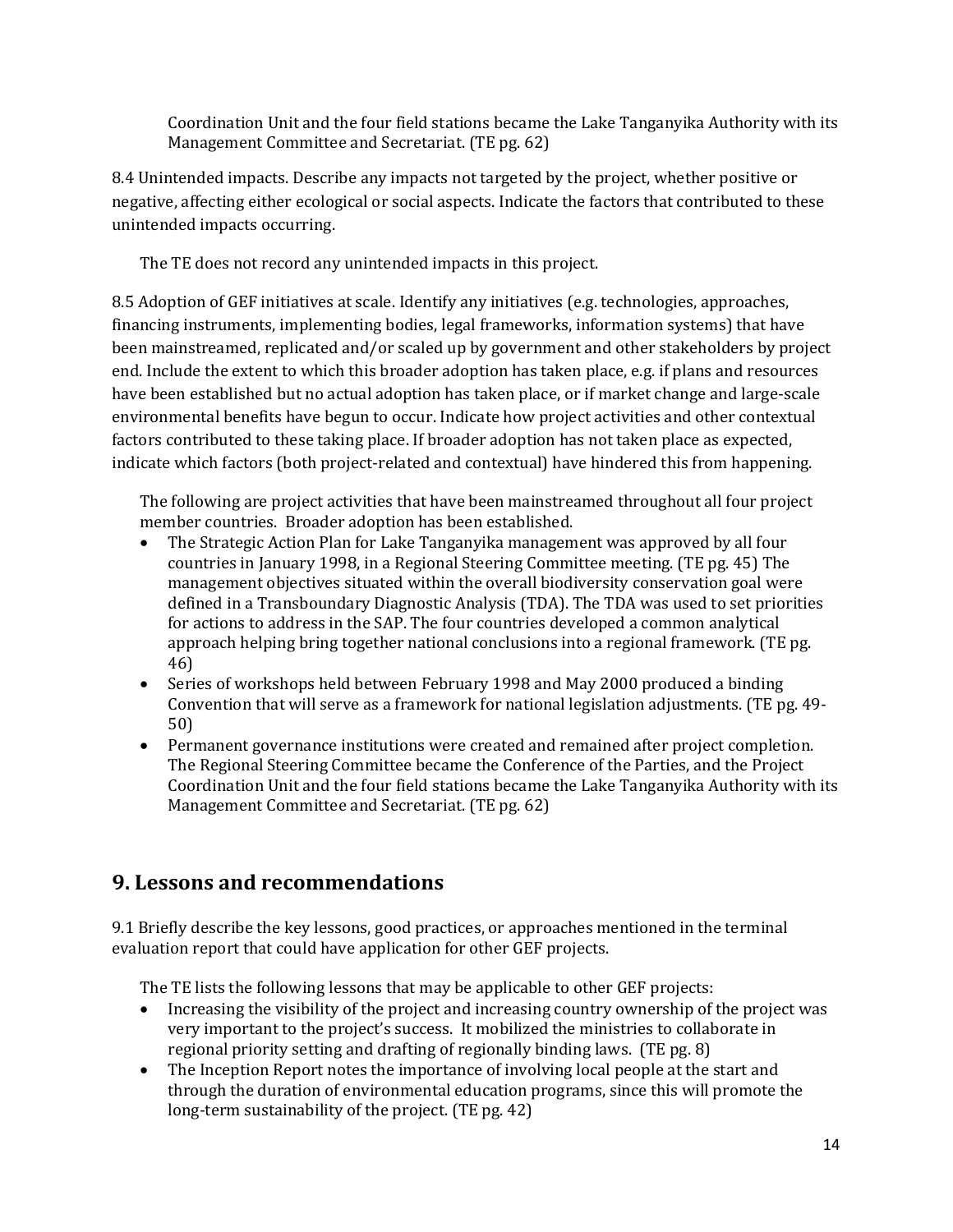• The sustainability of environmental projects depends on how much the public, the business community, and decision makers have learned about the project achievements and to what extent they are ready to change their attitude toward the environment. The success in the message transmission and its adoption by the population depends on many factors, including local cultures, traditions and taboos. (TE pg. 23)

9.2 Briefly describe the recommendations given in the terminal evaluation.

The TE lists the following recommendations applicable to other GEF projects:

[On Stakeholder Participation]

- Future research or applied research efforts aiming at Lake biodiversity protection should involve stakeholders. The results of applied research should contribute to solving specific practical problems. (TE pg. 8) Future UNDP/GEF projects should incorporate into their working programs activities that will help them follow the project's perception by the key stakeholders. (TE pg. 8)
- Future projects should actively involve the communities in conservation. This should be achieved by developing a participatory diagnostic process that provides local communities with sufficient incentives to be involved in the project's programmed activities. (TE pg. 40)
- The national authorities should evaluate the level of awareness of the concerned stakeholders, as this will indicate the effort needed for awareness-raising, the stakeholders to address, and inform the authorities about the most appropriate tools. (TE pg. 16)

[On Effectiveness]

- Incorporating applied research that will be immediately helpful to users. One potential mechanism for this may be a periodic check between research and managerial staff to generate constructive and practical approaches. (TE pg. 23)
- The government and donors should incorporate recommendations and lessons from the project's launched environmental education program into other development activities in the Lake Tanganyika region. The expected benefits to Lake protection of the planned projects should be one of the criteria for their funding priority. (TE pg. vi)
- The Project Management and National Coordinators should facilitate the creation of national structures charged with implementing the Authority's decisions on the national level. These structures can act as a counterpart to the regional initiatives launched by the Authority, and transmit national preoccupations to the Authority. (TE pg. vii)

[On Ensuring Sustainability]

- Future projects sponsored by GEF should compare the expected costs and benefits from financed research. (TE pg. 8)
- Future projects that wish to continue project activities after project end should include a mechanism to incorporate these activities into government programs, and should provide for an evaluation of their cost effectiveness and assessment of their acceptability by citizens. (TE pg. 47)
- The project should have clear visibility, particularly the results that may have short and medium term impact both on the countries' citizens' welfare and the environment. (TE pg. 17)
- The project should identify donors that may support the next phase of the Lake Tanganyika biodiversity protection project. (TE pg. 20)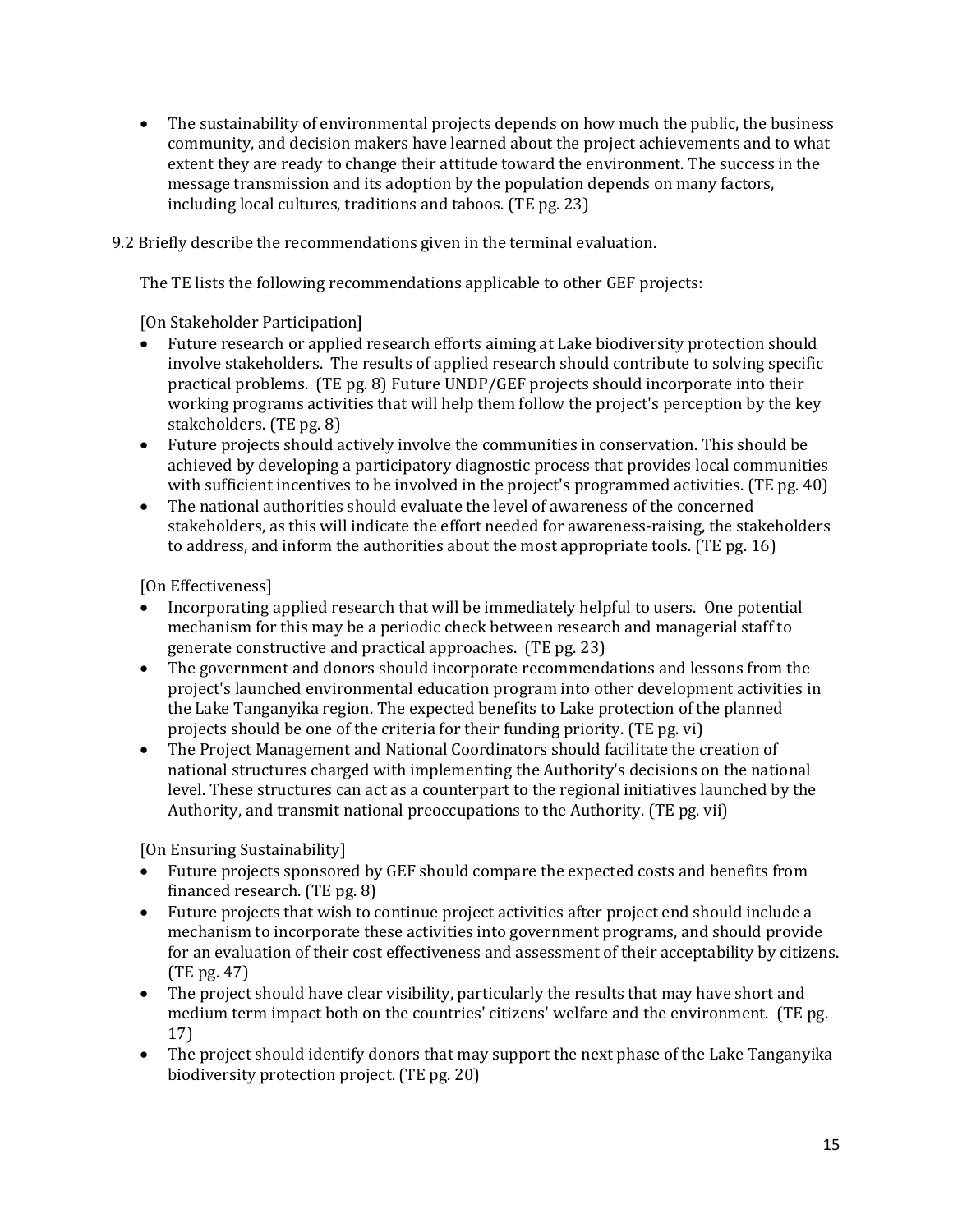- The project should systematically monitor the results of their actions, potentially by maintaining a database of information transmission techniques and their success. (TE pg. 23)
- Projects may wish to trace trained staff after project termination and evaluate the use of the acquired knowledge after the project termination. (TE pg. 23)
- In order to increase the project's impact, and sustainability of the results, each country should design one institution that will become the custodian of the documents, databases and other valuables materials produced by the project. These documents and information should be easily available to all interested persons and institutions. The designated institutions should be charged to translate the pertinent documents into local languages and produce extension material. (TE pg. 24)
- Social studies aiming at reducing impact of human activity on the Lake's biodiversity should be attached to any project dealing with sustainable management of the Lake and its catchment. The present project should identify the most appropriate institutions within the region that may continue to collect and analyze the information from all social and socioeconomic studies. (TE pg. viii)